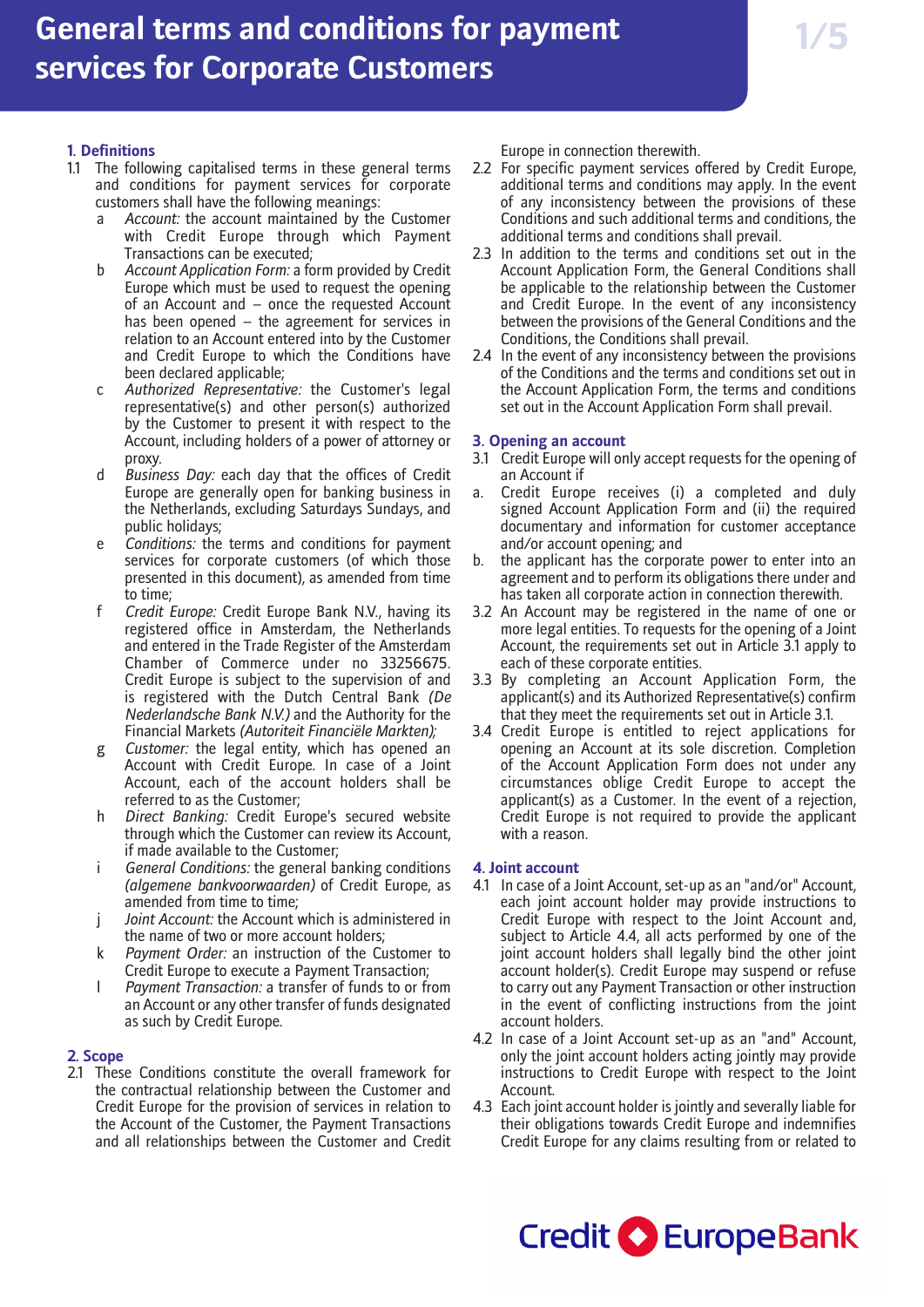the execution of a Payment Transaction or any other act relating to the Joint Account based on the instruction of (one of) the joint account holders. This also applies if the joint account holders' relationship is discontinued.

- 4.4 Credit Europe will not recognise, or become involved in, any division of ownership of funds held in a Joint Account, unless specifically required to do so by law.
- 4.5 In deviation from Article 4.1, Credit Europe will only act upon the following instructions if all joint account holders agree thereto in writing:
	- a removing or adding an account holder to the Joint Account;
	- b changes to the address to which communications with respect to the Account will be sent;
	- c providing a power of attorney to a third party or withdrawing a power of attorney;
	- d closing the Account (see Article 20.2); and
	- e any other instruction specified in the additional terms and conditions for specific payment services as referred to in Article 2.2.
- 4.6 To add an account holder to an existing Account the requirements set out in Article 3.1 apply to the legal entity to be added as account holder. Credit Europe is entitled to reject requests for adding another account holder to an existing Account at its sole discretion. In the event of a rejection, Credit Europe is not required to provide the applicant(s) with a reason.

## **5. Authorized Representatives**

- 5.1 Instructions with respect to the Account should be authorized by a signature by the Authorized Representative(s) of the Customer, except where the Conditions allow other ways of providing consent/ authorisation.
- 5.2 The Customer shall inform Credit Europe of any changes in the list with the names of Authorized Representative(s). Credit Europe is entitled to require that any other documentary proof of such authorisation is certified, verified or notarised.

## **6. Power of attorney**

- 6.1 Credit Europe may allow the Customer to provide a third party with a power of attorney or proxy to perform Payment Transactions with respect to the Account and to provide other instructions. Credit Europe is entitled at its sole discretion to reject a power of attorney presented by the Customer. In the event of a rejection, Credit Europe is not required to provide the Customer or the envisaged representative with a reason.
- 6.2 Credit Europe will only accept requests for a power of attorney if Credit Europe receives an original completed and duly signed power of attorney.
- 6.3 Credit Europe will not accept Payment Orders and instructions in relation to the Account from the Authorized Representative until the identity of the attorney has been established and verified.
- 6.4 A power of attorney ceases to be valid after a written statement from the Customer to that effect has been received by Credit Europe.
- 6.5 It is not possible to withdraw a power of attorney with

retrospective effect.

- 6.6 Credit Europe may also decide at its sole discretion to refuse instructions from the Authorized Representative.
- 6.7 The Customer is liable for all acts performed by the Authorized Representative(s). The Customer indemnifies Credit Europe for any claims resulting from or related to the execution of a Payment Transaction or any other act relating to the Account based on the instruction of an Authorized Representative.

## **7. Use of an Account**

- 7.1 The Customer may use the Account as set forth in these Conditions and, if applicable, the additional terms and conditions for specific payment services provided by Credit Europe.
- 7.2 Credit Europe reserves the right to set minimum and maximum balances with respect to the Accounts.
- 7.3 If Credit Europe consents to an overdraft, the Customer shall ensure that the Account has a credit balance at least once every three months, unless Credit Europe and the Customer agree otherwise.
- 7.4 Credit Europe will not accept cash deposits into the Account.

## **8. Obligations of the Customer regarding Direct Banking**

- 8.1 The Customer shall use Direct Banking in accordance with the instructions provided by Credit Europe governing the issue and use of Direct Banking as set forth in these and/ or any other applicable terms and conditions provided by Credit Europe.
- 8.2 The Customer shall take all reasonable steps to safeguard Direct Banking, including but not limited to:
	- a preventing that user names, passwords and security codes fall into the hands of third parties;
	- b not writing down any user names, passwords or security codes in any form or saving it on any computer or mobile device;
	- c using a computer which has installed up-to-date anti-virus and anti-spyware computer software, a firewall and security patches;
	- d only acquiring computer software or any other computer programmes from reputable suppliers;
	- e emptying the temporary memory of the internet browser after use or decommission the internet browser after use; and
	- f constantly checking whether Direct Banking is still working in the secure environment of Credit Europe's website.
- 8.3 The Customer shall inform Credit Europe immediately of a reasonable suspicion of loss, theft, wrongful use or nonpermitted use of user names, passwords, security codes and security questions.
- 8.4 The Customer shall inform Credit Europe by any of the means set out in Article 16.

### **9. Blocking of Direct Banking**

- 9.1 Credit Europe reserves the right to block the use of Direct Banking if:
	- there are objectively justified reasons related to the security of Direct Banking; or

Credit C EuropeBank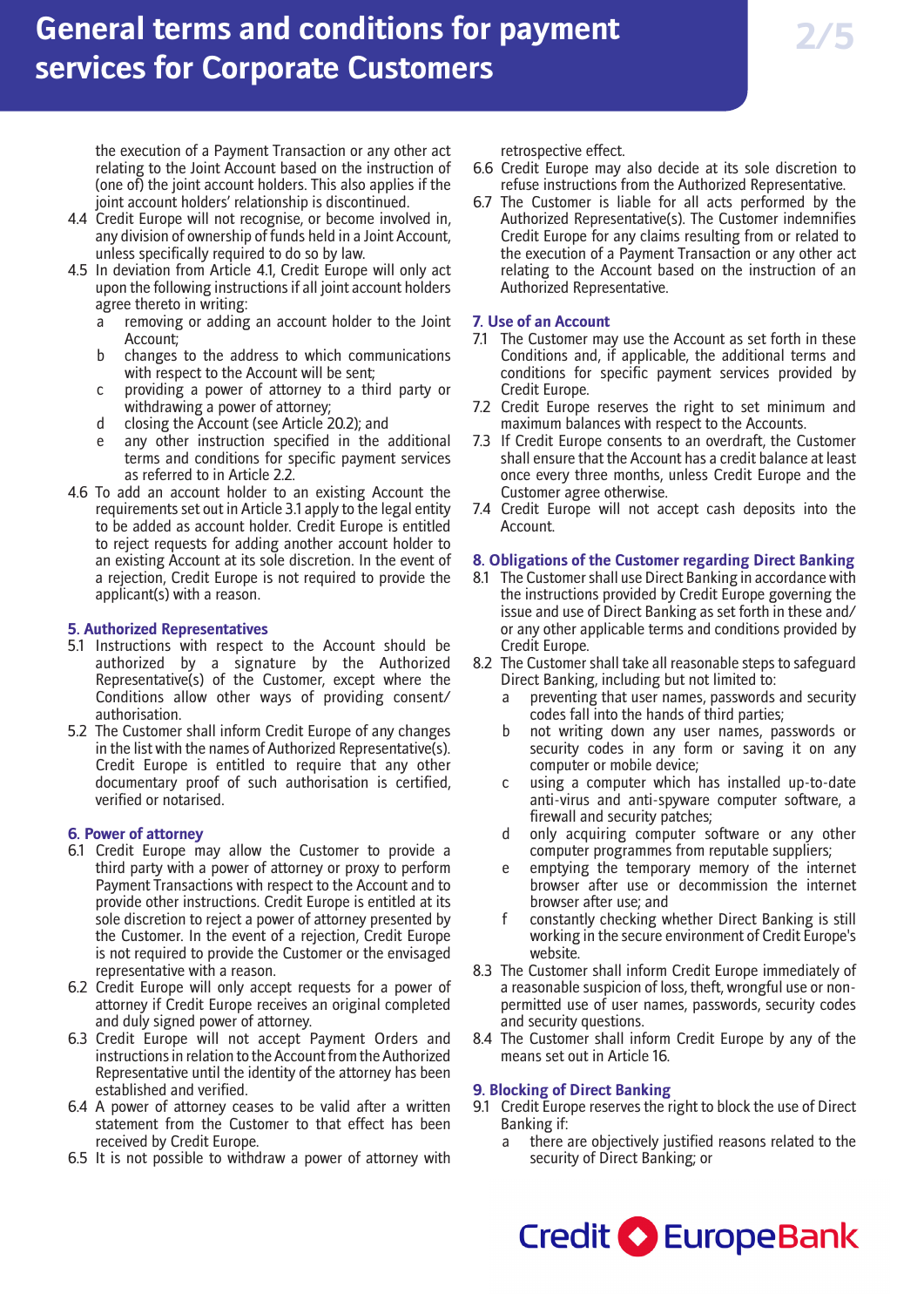- b there is a suspicion of unauthorized or fraudulent use of Direct Banking.
- 9.2 Credit Europe shall inform the Customer as soon as possible of the blocking of Direct Banking and the reasons for it. Credit Europe shall not inform the Customer if this would compromise objectively justified security reasons or is prohibited by any legislation.
- 9.3 Once the reasons for blocking Direct Banking no longer exist, Credit Europe shall unblock Direct Banking.

## **10. Payment Orders**

- 10.1 The Customer may provide Credit Europe with a Payment Order by post, via fax or scanned through e-mail.
- 10.2 Credit Europe may decide to expand or limit the means which can be used for the provision of Payment Orders as set forth in Article 10.1.
- 10.3 If Credit Europe receives a request to revoke a Payment Order from a Customer it will use reasonable efforts to cancel the Payment Order.

### **11. Refusal to execute a Payment Order**

11.1 Credit Europe may refuse to execute a Payment Order if one of the requirements for the execution of a Payment Order as set out in these Conditions has not been met, if the Payment Order is not duly authorized, if the Payment Order was unclear, if there is insufficient balance on the Account for the execution of the Payment Order or if Credit Europe has reason to believe that the carrying out of the Payment Order would be contrary to any applicable law. Credit Europe will inform the Customer of the refusal and, if possible, the reason for this refusal as soon as possible.

#### **12. Execution of Payment Transactions**

- 12.1 For the execution of Payment Transactions from and to the Account the Customer shall provide Credit Europe with the information requested by Credit Europe. The Customer shall comply at all times with Credit Europe's guidelines for executing Payment Transactions.
- 12.2 The Customer shall provide his consent for each Payment Transaction by providing the information as set out in Article 12.1 by the duly Authorized Representative(s) as referred to in Article 5 or, if applicable, Article 6.
- 12.3 Credit Europe is not obliged to check the correctness of account information, bank identification code, account number and address of the payee as submitted by the Customer for the execution of a Payment Transaction.
- 12.4 In case of a Payment Transaction from or to the Account in a currency different than the currency of the designated Account, Credit Europe will convert the funds of the Payment Transaction at the rate as agreed between the Customer and Credit Europe or, when no rate has been agreed, the prevailing rate of Credit Europe at the moment the Payment Transaction is executed.

### **13. Execution time**

13.1 In the event of a transfer of funds from the Account, Credit Europe shall ensure that the funds are credited to the payee's bank within three Business Days after receipt of the Payment Order from the Customer. For paper-initiated transactions Credit Europe shall ensure that funds from the Account are credited to the payee's bank within four Business Days of receipt of the Payment Order.

- 13.2 A Payment Order which is received by Credit Europe on a day which is not a Business Day will be deemed to be received the following Business Day.
- 13.3 A Payment Order which is received by Credit Europe after the cut-off-time as set out on Credit Europe's website will be deemed to have been received the following Business Day.
- 13.4 Article 13.1 only applies to Payment Orders in euro or in currencies of EEA member states. In the event of Payment Orders in another currency, Credit Europe shall execute such orders within a reasonable period of time.

### **14. Interest rates, exchange rates and costs**

- 14.1 The interest rates and calculation methods, exchange rates and costs applicable to the Account are determined by Credit Europe. The applicable rates and costs are available at the request of the Customer.
- 14.2 Credit Europe is authorised to debit the Account for interest and costs.

## **15. Provision of information on individual Payment Transactions**

- 15.1 The Customer will be able to review all executed Payment Transactions and the balance of the Account via Direct Banking, if this is available to the Customer.
- 15.2 At the request of the Customer, Credit Europe will provide written account statements to the Customer at a frequency to be agreed between Credit Europe and the Customer, provided that no written statement shall be provided in the event that since the last written statement no Payment Transactions have been made from or to the Account. Credit Europe may charge additional costs if the account holder(s) request(s) the provision of more than one copies of statement per Account.
- 15.3 Credit Europe will at the request of the Customer provide available details of executed Payment Transactions dating back no longer than two years after such Payment Transaction to or from the Account has been made. Credit Europe will use reasonable efforts to provide details of executed Payment Transactions dating back longer than two years. Credit Europe may charge the Customer for the costs involved with providing the requested details of such Payment Transactions.

### **16. Communication between the Customer and Credit Europe**

- 16.1 Communications between the Customer and Credit Europe will be in English or, if agreed by Credit Europe in another language requested by the Customer.
- 16.2 Notices provided by the Customer to Credit Europe shall be given by post, fax or scanned through e-mail, and must be duly signed. A notice received by Credit Europe outside business hours will be deemed to have been received on the following Business Day. Credit Europe may, at its sole discretion, act upon instructions given by the Customer by phone, provided that instructions by

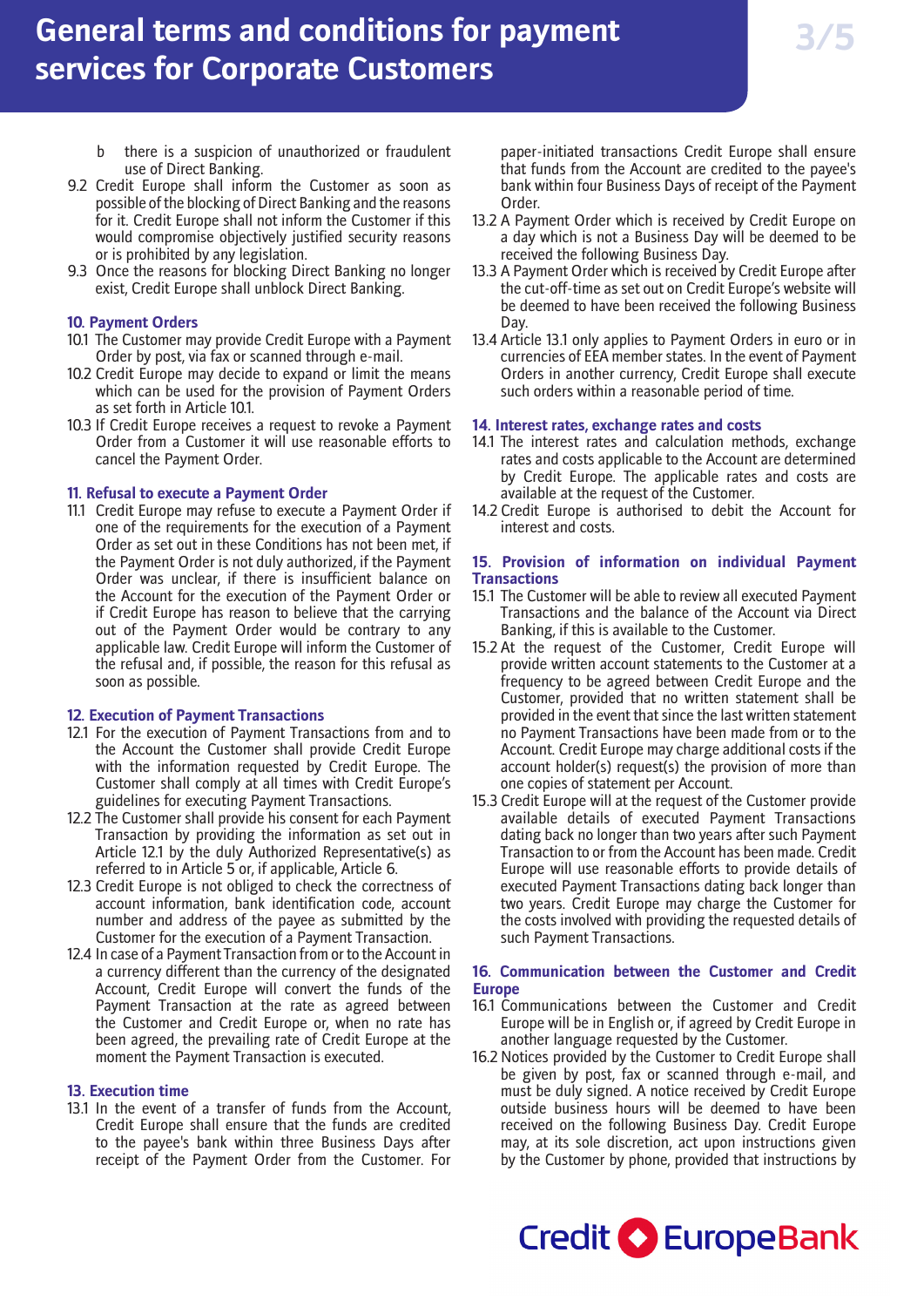phone shall promptly thereafter be confirmed in writing by the Customer upon request of Credit Europe. Credit Europe may, at its sole discretion, act upon instructions given by the Customer via fax or scanned through e-mail, provided that instructions via fax or scanned through e-mail shall promptly thereafter be confirmed by phone by the Customer upon request of Credit Europe.

- 16.3 Any notice from Credit Europe to the Customer, except where expressly otherwise stated, may be made in writing or may be given orally (including by telephone) and may be confirmed in writing. The Customer agrees that Credit Europe can provide information to the Customer via e-mail or notifications on Credit Europe's website.
- 16.4 All written notices from Credit Europe to the Customer by post will be sent to the Customer's registered office address, except where the Customer has provided Credit Europe with a different mailing address. If the mailing address ceases to be valid and the Customer fails to provide Credit Europe with a valid mailing address, Credit Europe will sent the written notices by post to the Customer's registered office address.

## **17. Pledging**

17.1 The claims resulting from the Account may not be pledged or transferred by way of security without prior written consent from Credit Europe. Credit Europe is entitled to reject requests for consent at its sole discretion. In the event of a rejection, Credit Europe is not required to provide the Customer with a reason.

## **18. Privacy data - Personal data**

18.1 The Customer shall ensure that all persons related to the Customer including its ultimate beneficial owners, directors, persons with signing authority and other contact persons whose personal data are or may be processed by Credit Europe are provided with the privacy statement of Credit Europe.

## **19. Liability**

- 19.1 Credit Europe shall not be liable and is not obliged to provide any evidence for the correct execution of a Payment Order initiated by the Customer or by or through the payee, unless stated otherwise in Article 19.2 up to and including Article 19.6.
- 19.2 The Customer shall be liable for all losses resulting from unauthorised Payment Transactions, if the Customer has incurred these losses by acting fraudulently or by acting intentionally or as the result of gross negligence failing to fulfil one or more of his obligations under Article 8.
- 19.3 In order to receive a rectification, the Customer shall inform Credit Europe immediately and no later than three months after the debit date by any of the means set out in Article 16, when the Customer becomes aware of any unauthorised or incorrectly executed or defective Payment Transactions for which Credit Europe, in deviation from Article 19, is liable. If the Customer does not notify Credit Europe before the end of the three month-period, the Customer will be deemed to have given its consent to the Payment Transaction.
- 19.4 After the Customer has made the notification set out in

Article 19.3, Credit Europe will refund the amount of the unauthorised Payment Transaction without delay and will restore the Account concerned in the condition it would have been in if the unauthorised Payment Transaction had not taken place.

- 19.5 If Article 19.4 applies to an incorrectly or defectively executed Payment Transaction for which Credit Europe is liable in deviation from Article 19.1, the costs and interests which will be payable by the Customer cannot be recovered from Credit Europe.
- 19.6If the Customer denies having given its consent for an executed Payment Transaction or if the Customer asserts that the Payment Transaction has been executed incorrectly, the Customer is obliged to provide Credit Europe with sufficient evidence for such statement.

## **20. Duration and Termination**

- 20.1 The Account is opened for an indefinite period.
- 20.2In order to close the Account, the Customer must send an original completed and duly signed request to Credit Europe. In case of a Joint Account, the Account can only be closed if all joint account holders provide their consent thereto. Credit Europe shall close the Account ultimately within one month after receipt of the duly signed request from the Customer.
- 20.3If the Customer requests Credit Europe to close an Account which is linked to a time deposit, Credit Europe will terminate the Account once the term of the time deposit has expired. Until such time, Credit Europe will no longer carry out any instructions provided by the Customer upon receipt of a duly signed request for the closing of the Account. The Conditions which applied at the time of the request will apply to the relationship between the Customer and Credit Europe.
- 20.4Credit Europe may close the Account by giving one month notice. Credit Europe is not required to provide the reason for the termination. In deviation from the foregoing, Credit Europe is entitled to close the Account with immediate effect if it has reasonable grounds to believe that the Customer is violating applicable law or if continuing the relationship may cause reputational damage for Credit Europe.

## **21. Severability**

21.1 If any article of these Conditions becomes illegal, invalid, not binding or unenforceable in any respect under any law, the legality, validity, binding effect and enforceability of the remaining articles will not in any way be affected or impaired. In such event, the illegal, invalid, not binding or unenforceable provision will be deemed to be replaced by a valid new clause which differs as little as possible from the illegal, invalid, not binding or unenforceable provision, taking into account the substance and purpose of these Conditions.

## **22. Exceptions in relation to the Payment Services Directive**

22.1 The provisions included in Title III (Transparency of conditions and information requirements) and Article 52 (1) (Applicable charges), Article 54 (2) second paragraph

Credit C EuropeBank